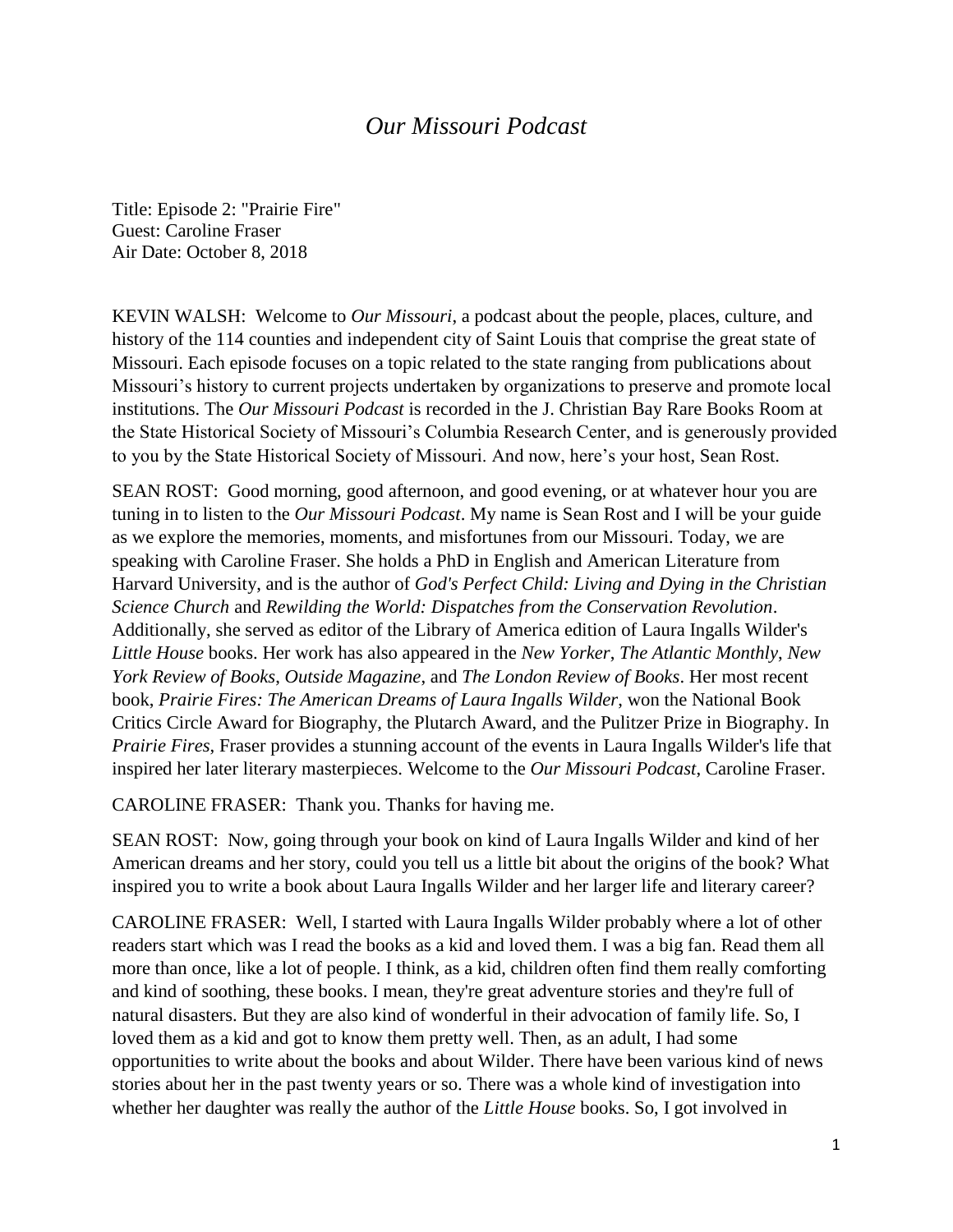writing about that. Eventually, was the editor for the Library of America's edition of the *Little House* books. And that was what really inspired me to write a newer biography of her because there hadn't been a new one in a few years and I just found the history behind her books so fascinating the more that I explored it. I felt that other readers might be interested in this, too.

SEAN ROST: Did you have a particular favorite one of her books as you encountered it earlier on?

CAROLINE FRASER: Yeah. My favorite as a kid was the *Long Winter* which is, of course, the book a little later in the series about how the family survives this winter of 1880 when the entire town of DeSmet, which had only been a town for about a year or so, was beset by this terrible winter. It was actually called the hard winter when there was just one blizzard after another. The town was cut-off by the railroad. The trains couldn't reach it because of the snow. So, the entire town, which at that point was around 100 people, nearly perished. It's such a great book because it's not just a kind of adventure story, but it's a real examination of what it's like to encounter and survive despair, I think. I mean, the family was so isolated and came near to starvation, and to me as a kid that was just fascinating. It just really felt like an amazing experience of kind of living through it with them. And it remains, I think, one of my favorites.

SEAN ROST: Now, in terms of researching for not only this book but also for your prior work editing the collection with Laura Ingalls Wilder, what kind of archives and collections did you visit? Were you also able to visit physical locations that she herself had been to or lived at in parts of the North and the Midwest?

CAROLINE FRASER: Yeah. Sure. The most important archive of both Laura's papers and her daughter, Rose Wilder Lane, those papers reside now at the Herbert Hoover Presidential Library. Rose Wilder Lane, the daughter of the Wilder's, their only surviving child, became a journalist and one of her earlier works was the first biography of Herbert Hoover before he ever became president. So, they acquired Rose's papers and her mother's papers as well. And so, that is one of the most important, probably the most important, archive in terms of the letters and manuscripts. So, I did spend quite a bit of time there going through all of those materials. But there are a number of other archives, including the State Historical Society of Missouri which were incredibly important to me and other Wilder scholars. The State Historical Society, of course, helped preserve a number of Wilder's original manuscripts by having their archivists treat the manuscripts, I think, and also make microfilm copies of them. I, and many other researchers, have used those microfilm copies over the years of the existing manuscripts and especially the manuscript of *Pioneer Girl*, the unpublished memoir that Wilder wrote first before she wrote the *Little House* books. And, of course, the State Historical Society also has great archives for newspapers, which are also really important. The *Mansfield Mirror* and the *Mountain Grove Journal* and so forth. So, those were all really important to me. But, of course, I also went to all the home sites which are fascinating. A lot of fans do this. There are some significant materials and archives at the various sites as well. These include, of course, the Wilder's home at Rocky Ridge Farm in Mansfield, Missouri. There's also a DeSmet, South Dakota—another kind of amazing place to get a feel for the way the Ingalls family lived and for what the life of that town must have been like. Also went to Malone, New York where Almanzo Wilder grew up in the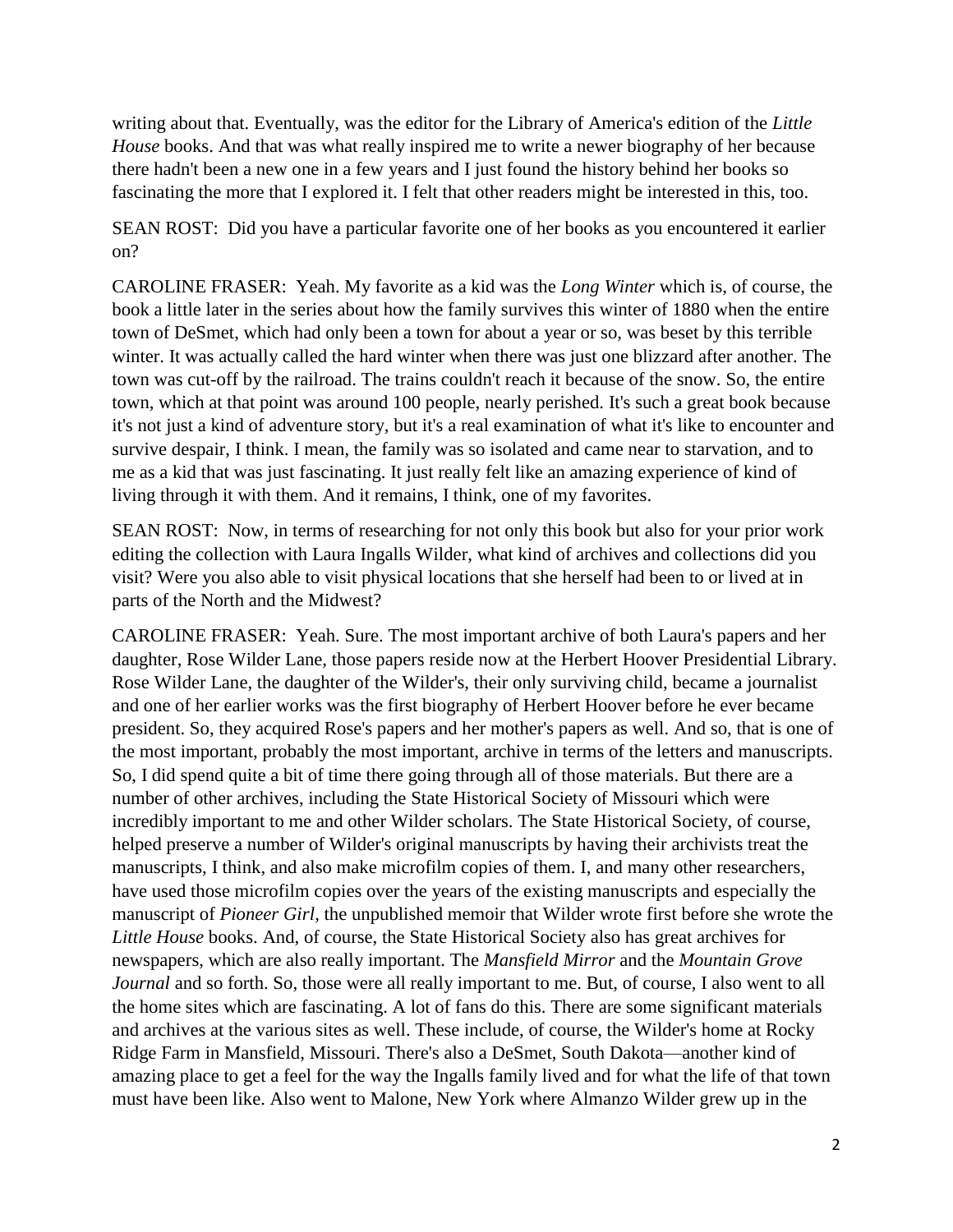first years of his childhood. The farmhouse that he grew up in is still there—another really important place to visit. There are a number of other places as well. There's a re-creation of the Little House of the Prairie outside of Independence, Kansas. There's Burr Oak, Iowa, where the family spent a year or so that Wilder never wrote about, chose never to write about, because it was such a difficult time for the family. And, of course, then there's Walnut Grove, Minnesota, which was adopted as the site of the setting for the TV show. So, a lot of people are familiar with that. And that, too, is a really amazing place to see the land on Plum Creek where the family farmed and lived in the little dugout. You can still see the depression in the side of the creek. The side of the creek bed where the dugout was. It's an amazing thing to see and to kind of experience the landscapes where she lived.

SEAN ROST: Now, thinking about kind of talking about visiting family sites and certainly understanding her connections with her relatives and her immediate family members, could you tell us a little bit about the relationship Laura Ingalls Wilder had with her father as well as with her own daughter throughout her life?

CAROLINE FRASER: Yeah. Well, the relationship that Wilder had with her father was, I think, probably one of the most important in her life. Undoubtedly, the connection that she felt to him I think was even more, perhaps, important than her relationship with her mother, although, I think she loved her mother dearly. But, I think she felt a connection to her father because of some similarities they had in temperament. I think that they both felt a kind of wanderlust and had a relationship to the land that was very important to both of them. I think that they also shared a kind of love of being alone in the wilderness that her mother probably didn't share with her. Her mother was a much more kind of domestic creature and perhaps shared more in terms of temperament with Laura's older sister Mary. Both Mary and Caroline Ingalls were, I think, fairly pious and people who were also very patient. Whereas Laura always described herself as having a temper and kind of flying out at people and was very rambunctious and I think she felt that connection to her father because I think they may have been a little bit alike in that way. But, Laura, both as a child and then later as an adult, I think really idolized her father and always wanted to cast him in the best possible light even though he wasn't always the greatest provider or the most—wasn't somebody who was providing the most secure existence for his family. And you can see her making excuses for him in a way that she doesn't for anyone else including herself. She cut him a lot of slack, I think. I think one of the reasons why the *Little House* books exist was to memorialize him and all the joy that he brought to their lives. I mean, I think, even though he wasn't perhaps the greatest farmer, he must have been a really charming person. That really comes across in the books. He's a sort of wonderful musician, plays the fiddle. And even throughout these really terrible ordeals that the family goes through, there still is always this undercurrent of real pleasure that they take in one another's company and joy and even safety, which is such an inherent part of the *Little House* books, which I don't know if they really felt that always in some of the more extreme moments of the hard winter or various other times when they didn't know when [or] where their next meal was coming from. Her father, I think, is central to the whole series, and, indeed, I think we probably have the books because of him. The loss of her father, I think, was quite critical in inspiring Wilder to want to write the books. But, of course, the other very central relationship in Wilder's life was the relationship with her daughter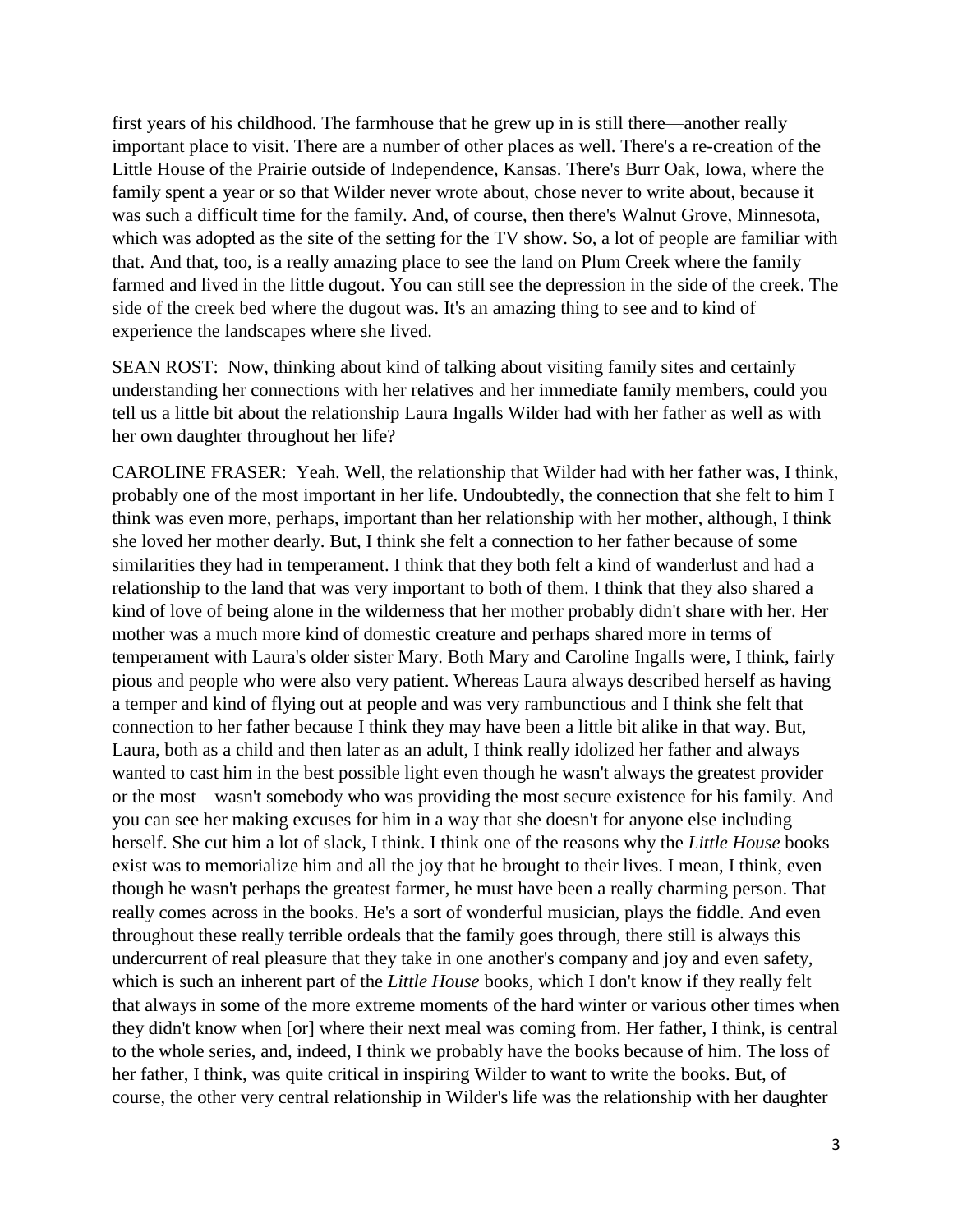which was a very difficult one. Laura's parents were older when they had their children, and you can see how they might have been more successful in creating a kind of warm family life and sense of security even when there was very little security. But for Laura, Laura was nineteen when she had her daughter Rose. The Wilder family, Laura and her husband Almanzo, experienced a number of very severe disasters and traumatic events when Rose was very young. They came down with diphtheria which left Almanzo with a permanent disability. He had trouble with his hands and with walking, really, for the rest of his life. I mean, he was able to do a lot of very strenuous work, but nonetheless I think he was in a lot of pain for periods for the rest of his life. So, that was a huge blow, and then, of course, there were other disasters. They could not succeed as farmers. They lost crop after crop when Rose was a child. This culminated in this sort of awful summer when Laura was pregnant with their second child, and then their house burned down. The house that Almanzo had built for his wife. So, that was kind of the final blow, and I think all of those traumas taken together really effected Rose for the rest of her life. You can see how Laura was maybe not so experienced a parent as her parents were. There seems to have been tension between Laura and her daughter very early on. Even when Rose was a young child. This sense of both dependency—they were very dependent on each other, Laura and Rose, and yet also a real tension that came of Rose wanting to break away from her mother just sort of kept working itself out throughout their whole lives. Rose, of course, would be critical in the creation of the *Little House* books. She is another person who, I think, can be credited with the existence of the books not because she wrote them, but because she continually urged her mother to take on this project, told her it was important, put her mother in the way of various professional opportunities because as Rose herself became an emerging journalist in San Francisco she was constantly urging her mother to write about stuff for local newspapers. Write about eggs and chickens. So, she was the one who really sort of pushed her mother into becoming first a journalist and then a writer. And I think Rose always saw the commercial potential from those stories. And, of course, would later share her literary agent, would be instrumental in getting the books published. So, even though they had a very tempestuous relationship, it was a crucial one.

SEAN ROST: That's very true. Yeah. Looking back on kind of the connections they had, you're exactly right in the sense of being a tense relationship but also very much necessary to kind of go forward with her literary career. Now, when we think about *Little House on the Prairie* and the *Little House* books, we often kind of think of the big woods of the North. Wisconsin, Minnesota, the Dakotas, and even kind of her travels in Kansas as well. But, the main location that becomes kind of home for her in many ways in the latter part of Laura Ingalls Wilder's life is Mansfield, Missouri. Now, considering their earlier move to, I believe it was, Chariton County and the short-lived nature of that, I guess, establishment, what intrigued them to move back to a place like Mansfield later in life?

CAROLINE FRASER: Yeah. I think that the earlier episode in Missouri occurred when Laura was very young. Three and four years old. Her father, Charles Ingalls, had bought a piece of property possibly sight unseen in Chariton County as you mentioned. We know very little about what they did there. They do seem to have passed through there. But then they go to Kansas and have the experiences that would become the famous material behind the *Little House on the*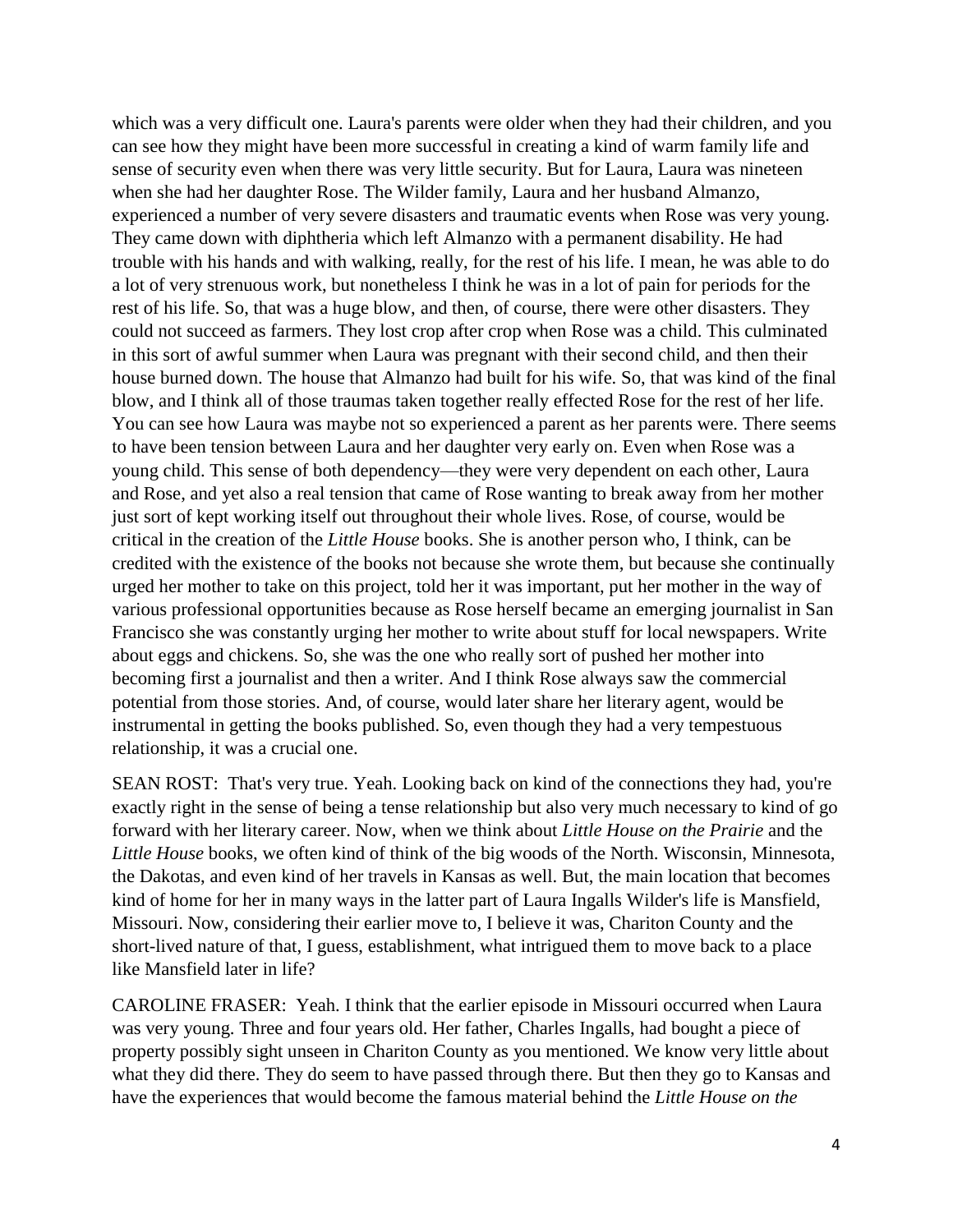*Prairie*, behind that novel. What Laura remembered of that is not entirely clear. She only mentions Missouri once in her memoir, *Pioneer Girl*, I think, and that is a reference to when they left Kansas and went back to Wisconsin. So, I don't think she had a lot of very specific memories associated with Missouri from that earlier period. Although, they do seem to have probably spent a little time there. But, she never talks about that earlier episode as in any way inspiring their later move to Missouri. That was really inspired by some friends of theirs who—this is when they were living in DeSmet after they had had all these disasters and been forced to sell their property. They had some friends—the Wilder's were working at odd jobs in DeSmet trying to make money, trying to figure out where they were going to go. They were looking for property that was easier for Almanzo to work because he was having this trouble walking. I don't think he was particularly strong. So, plowing land and so forth may have been a little bit beyond his abilities at that point. So, they were looking for anything where any place that would be good for his health and that would also offer better opportunities for him. They had a friend in DeSmet who had taken up one of these free offers given out by a railroad to go check out land and this was the Kansas City-Memphis Railroad, I think—had various names at different points—but this railroad, as many around the country did, would offer a farmer free fare to go check out land in a region because they were trying to encourage the agricultural and economic activity along their railroad line. So, this friend of theirs went to check out Mansfield and came back full of stories about the land of the big red apple. And the railroad, too, had published, as many of them did, a spectacular pamphlet, sort of booklet, about the glories of the Ozarks and how it was the perfect place to grow apples and people were making all kinds of money working in orchards and raising fruit in this area and various other economic activities in the Ozarks. In fact, there were drawings that depicted Mansfield as a beautiful town. I'm pretty sure that Laura and Almanzo poured over this publication as they had over various other—I think it was one such pamphlet that drew them to Florida for a kind of not very successful sojourn in Florida. But, I think their hopes were raised and they were inspired to go to the Ozarks by this publication and by their friend, and it turned out to be a pretty good place for them. I mean, I think it was a real struggle at first because the land that they were able to afford near Mansfield was pretty rough country, very brushy. I mean, they called it Rocky Ridge Farm I think in an almost kind of joking sense because, of course, it was quite rocky. There are all these stories in the town of people who remember as kids picking rocks for farmers. They would be paid small sums of money to go pick out rocks from the land they were trying to clear. So, it wasn't easy, but I do think the climate was kinder in some ways to Almanzo and they both grew to love it. They were thrilled when they first saw the area and really grew to love the Ozarks.

SEAN ROST: One of the things that really struck me as I was going through your book was how once the Wilder's moved to the Mansfield area Laura herself became quite involved in kind of local matters of the community and really kind of the state as well. One thing that really stuck was her writings for the *Missouri Ruralist* at the time. Could you tell us a little bit about what kind of spurred her into writing for this publication and what topics she tried to engage with?

CAROLINE FRASER: Yeah. When Rose was first kind of trying to urge her mother to write for publication and to earn money that way, she steered to various newspapers in Kansas City and Saint Louis and so forth. And I think that Laura felt most comfortable writing about what she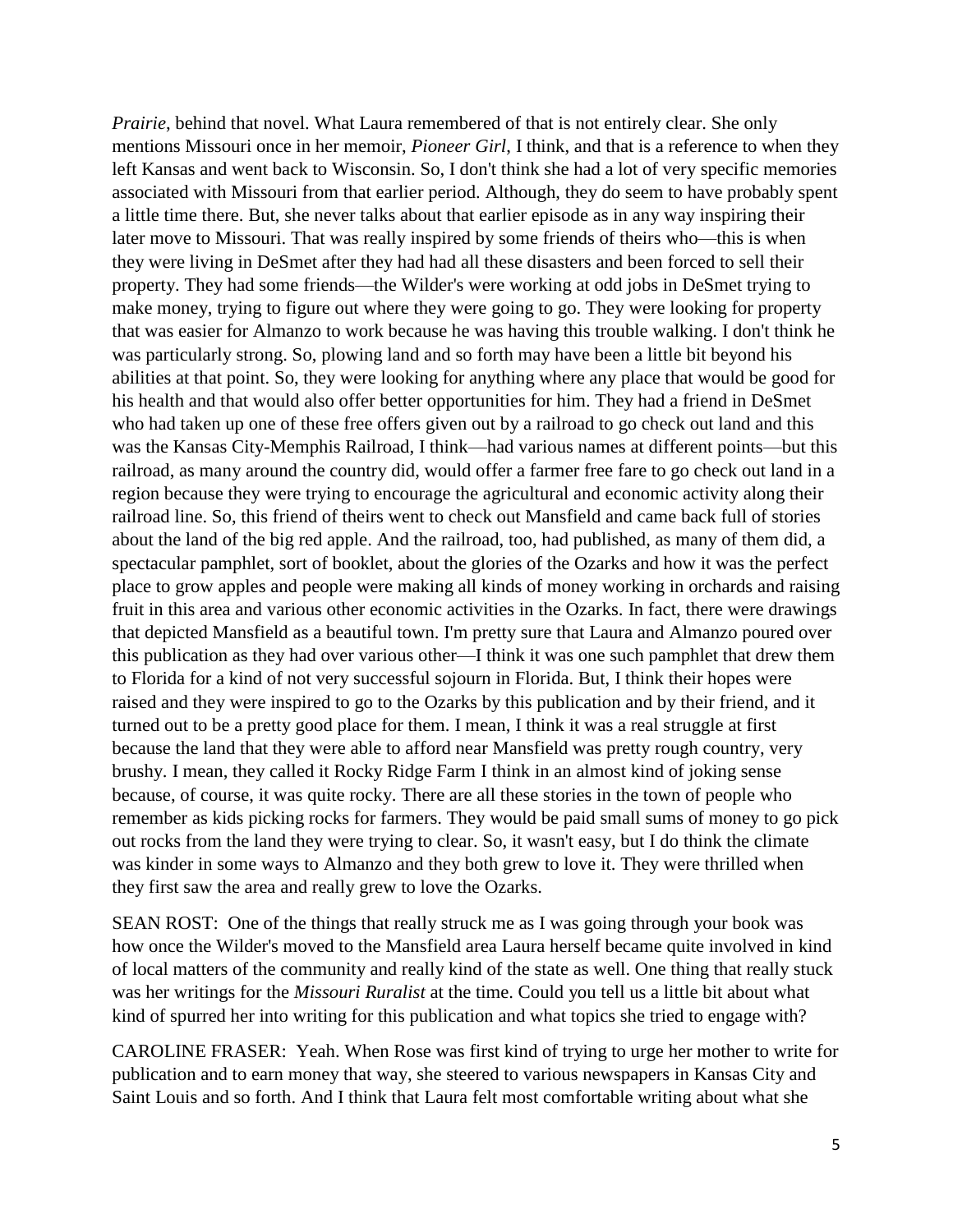knew. I mean, she was quite well known in her community as an expert on poultry. She was very successful in raising chickens and getting them to produce eggs for sale. This would become one of her first topics. So, of course, Laura, I think, maybe had a slightly more realistic sense of the newspaper market in a way than Rose did because, I think, well, Laura would end up writing for some larger newspapers occasionally. She started out sending things to very small, local, rural newspapers, and a real up-and-comer at this time was the *Missouri Ruralist* which was kind of a combination, I think, of a couple of smaller papers by a newspaper guy from Kansas. I'm forgetting his name off the top of my head. He was quite a successful entrepreneur in the newspaper in the Midwest, and designed and really had his editors focus in the *Ruralist* on the Midwest agricultural scene. The editor for the *Missouri Ruralist* went to a conference and heard a paper read that Laura had written about the small farm home. It was a really kind of beautiful, lyrical description of how wonderful it was to have one of these small farms and how successful you could be in supporting yourself on a relatively small acreages, which was a little misleading in a way because the Wilder's actually had quite a large spread. Wilder was writing about something that was about just a few acres. But in any event, she was so successful in putting this across in this piece that the editor of the *Ruralist* heard at the Missouri conference that he contacted her and asked her to write for the *Ruralist*. And over a relatively short period, she became a very important columnist for the *Ruralist*. Really, the representative of farm women across a sort of multi-state area. I think she became fairly popular and beloved. She's featured quite prominently in ads for the *Ruralist*. So, it was a really important period in which she kind of earned her journalistic chops, if you will, and began writing in a kind of personal voice to other farm women and addressing them, offering advice to them, and eventually she worked into these columns a number of anecdotes and references to her childhood, about her father, and about the hard winter, and various things. You can see her kind of trying out these topics for her later work.

SEAN ROST: Yeah. It's interesting to consider kind of not only trying out the writings about certain subjects in publications like the *Ruralist*, but also her earlier writings in her diaries and kind of just writings on the back of envelopes and letters and things like that kind of documenting day-to-day life when she was younger. How much do you think events of the late '20s and '30s—thinking of the [Great] Depression [and] the death and illness of other relatives how much do you think that inspired her to push towards writing, ultimately, the *Little House* series?

CAROLINE FRASER: I think it was very important. I think she'd had the idea of writing down her father's stories—these are the kind of very charming little bedtime stories that you see in her first book, *Little House in the Big Woods*. I think she'd had the idea of trying to preserve those stories for many, many years. You can see references in letters between Laura and her daughter where she talks about this as early as the 1910s. But I think she may have been thinking about for a very long time. But I do think it was the passing of her mother and her sister Mary that really pressed her. I think when her mother died, especially, she wrote a very brief note to be published in the place of her column in the *Missouri Ruralist* that really expressed a sense of urgency to deal with these memories. That is the anecdote that I open with at the beginning of *Prairie Fires* because I think it's so important. I think it really shows her response to her mother's death which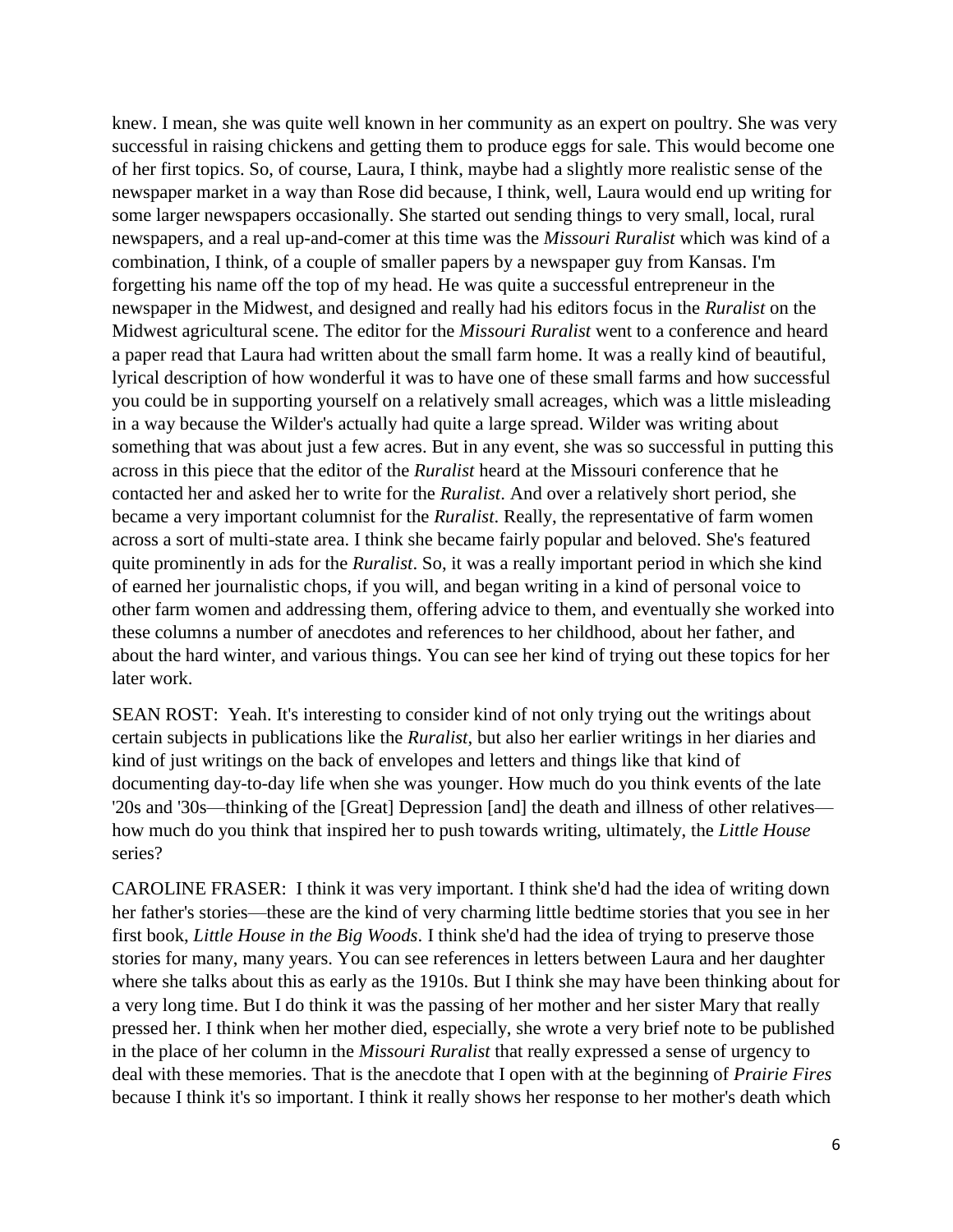is not, I think at all, unusual. Obviously, when your parents die, you feel a kind of sense of your own mortality approaching. This came at a time when she was starting to cut back on her other activities, her farming. The Wilder's really retired from farming in the late '20s, and their daughter was sort of helping to support them, so she had more free time. But I think it really was that moment when her mother died that she realized, "Oh, I wish I had talked to her about some of these things. I wish I had gotten more of her memories from her." Shortly after her mother died, she wrote to her mother's sister, Martha, asking Martha to put down in writing some of their memories, her memories, of their childhood which you can see as a real important step in Laura sitting down and writing her own memoir which happened around 1930. That memoir, although it was never published during Wilder's life, would become really the kind of outline for the *Little House* series.

SEAN ROST: Now, looking at kind of the series as a whole, why do you think they had such a strong kind of support not only at the time they were published—I mean, being able to write the next edition, the next edition, the next edition, but also having a kind of subject matter that still is quite popular today—why do you think that was? What kind of ideas in American culture did Laura Ingalls Wilder's books kind of latch on to and find a home with?

CAROLINE FRASER: Yeah. Well, I mean in terms of the response to the first book, *Little House in the Big Woods*, I think there was an almost immediate sense among readers that these books tapped into a very important kind of strain in American thinking, if you will, because even though the book is intended for young children, it is such a powerful advocation of independence. The whole idea of the American farm as kind of sacred place of self-reliance that really embodies everything that Americans felt about being able to support your family. And that whole idea was, of course, tremendously important at the beginning of the Great Depression when people are finding it impossible to support themselves. So, I think people were responding. Readers and children were responding to this vision from a somewhat earlier time that made it seem that it would be possible once again to achieve that sense of security. I mean, it was a real moment of despair for so many people. Yet, this book seemed to offer a beautiful vision of what was possible. And I think that that remained very important throughout the series. Obviously, people were very much drawn in to the stories. The struggles of the family to survive. So, Wilder, throughout, as she was writing each book, would get letters from classrooms, from students, from children demanding to know what happened next. I think she was actually quite startled by this in some ways. She, I think, didn't realize how successful she would be in creating this sense of suspense of what was going to the Ingalls, what was going to happen to Almanzo, was Laura going to marry Almanzo at the end. There were all these sort of questions that each volume raised successively. So, she was very much responding to that. But, I think the readership was initially caught and held by this extraordinary story of a single family's survival and how they pioneered, and the books really draw you into that process. Children today, even, are really—always respond, I think, to the incredible descriptions of how they did things. How they built the little house. How they crafted the door and hinges on the door and the latch for the door. How they plowed the land. How they dug a well. I mean, there are just these incredible images and descriptions of process that are incredibly involving to children, and I think create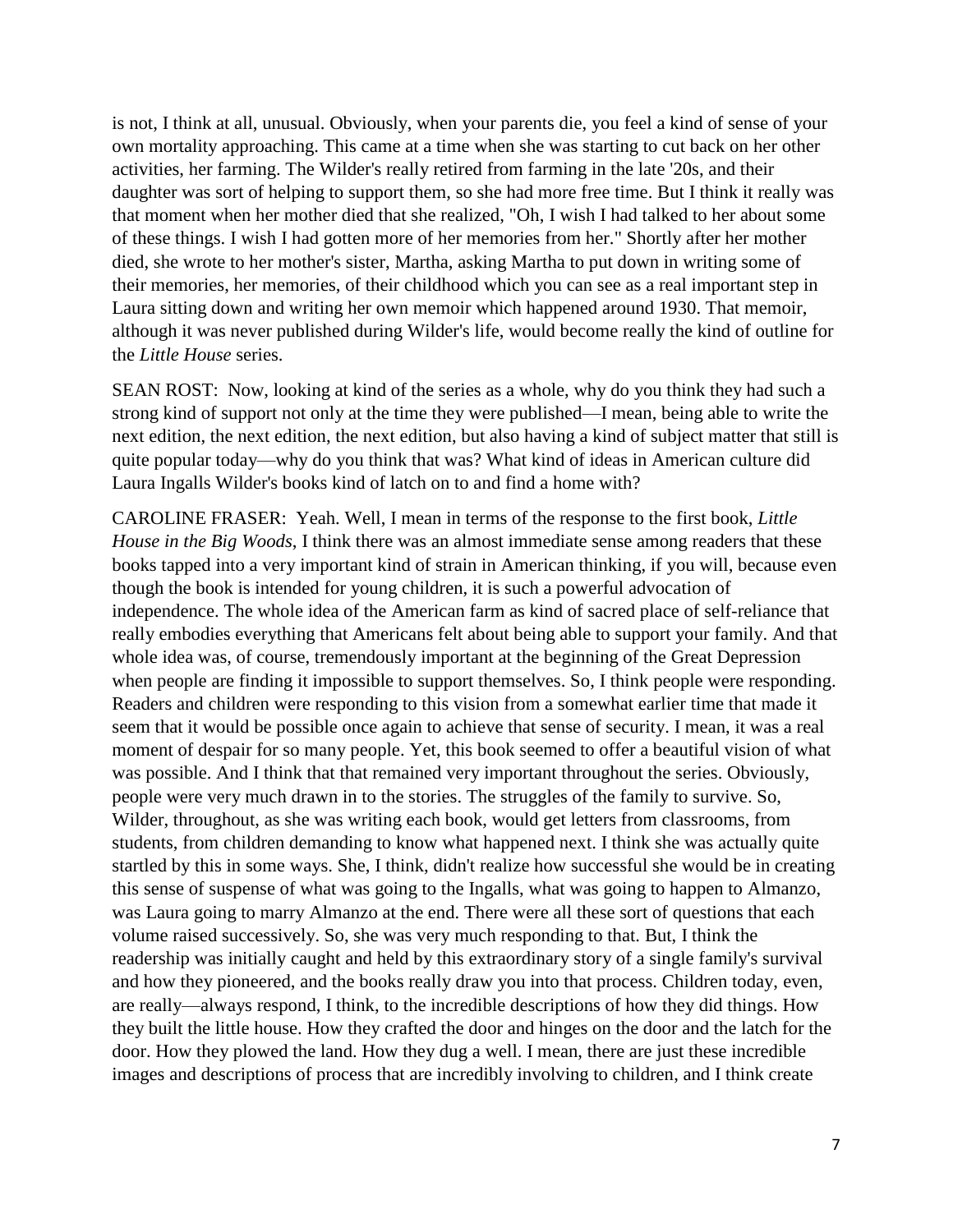part of the sense of security that you feel as you read the books even as the family is threatened by all these outside challenges.

BOB PRIDDY: I'm Bob Priddy with this "Missouri Minute" about a man hunted for years. The governor posted a reward: "Dead or Alive." He and his brother became Confederate guerillas during the Civil War, and after the war, they became outlaws. But now, his brother was dead, and the other members of the gang were dead or in prison, and he feared for the welfare of his family and for his own life. So, he and a friendly newspaper publisher went to Jefferson City one day. Spent the day strolling around town or lounging at a hotel. And late that afternoon, the governor invited several newsmen and state officials to his office, and the two men strolled in during the meeting. The newspaper publisher, John Newman Edwards, told Governor Thomas Crittenden, "I want to introduce you to my friend, Frank James." And so, the last of the James Gang was brought in. A reception was held that night at the hotel. The governor attended. And a few days later, James went to Independence and a jail cell. Ten months later, Frank James went on trial and was acquitted. He was never convicted of anything. But, an era ended on that October 5th, 1882, when the last of the James Gang was taken into custody. I'm Bob Priddy for the Center for Missouri Studies.

SEAN ROST: Now, when we think of the book series overall, kind of throughout its lifespan, how do you think its popularity kind of stands today? Is it still kind of a piece of central American Literature that children are kind of reading in schools or where do you see at in terms of its overall popularity?

CAROLINE FRASER: I think, you know, both Wilder's reputation and the popularity of the books has evolved significantly, obviously, since she wrote them. For one thing, there was the television show which was enormously popular in the 1970s and '80s, and brought the series and just the idea of this family pioneering in the West to a lot of people who might never have discovered the books, including internationally. There are people around the world who have seen the show who may never have read the books and don't know about them, and who have, I think, a fairly simplified idea of what the whole story was about. So, that represents one kind of major signpost in the evolution of the series. I think now we're into a very different time. I think the series when you look at it today seems like it's very much about the 1970s or '80s and is kind of dated in that way even though it's still popular and in syndication. It's hard to gauge how popular the books remain in terms of sales because I don't think we have current sales figures for them. But I do know that it remains [and] continues to be a real staple of homeschoolers, of people who are homeschooling their children. It's certainly popular in circles in which people are eager to instill these values which are associated with these books which Wilder often spoke of. She spoke of her parents' values as independence and self-reliance and integrity. So, people who are interested in kind of maintaining the American tradition associated with those values are still very fond of the *Little House* books, and are still reading them to their children. But, that having been said, there's obviously now real re-evaluation of the Little House books and whether they're appropriate to put before children in schools. This, of course, goes to the recent decision by the American Library Association to withdraw Wilder's name from the award that they had given out since the late 1950s. They had established an award named for Wilder, and, of course, Wilder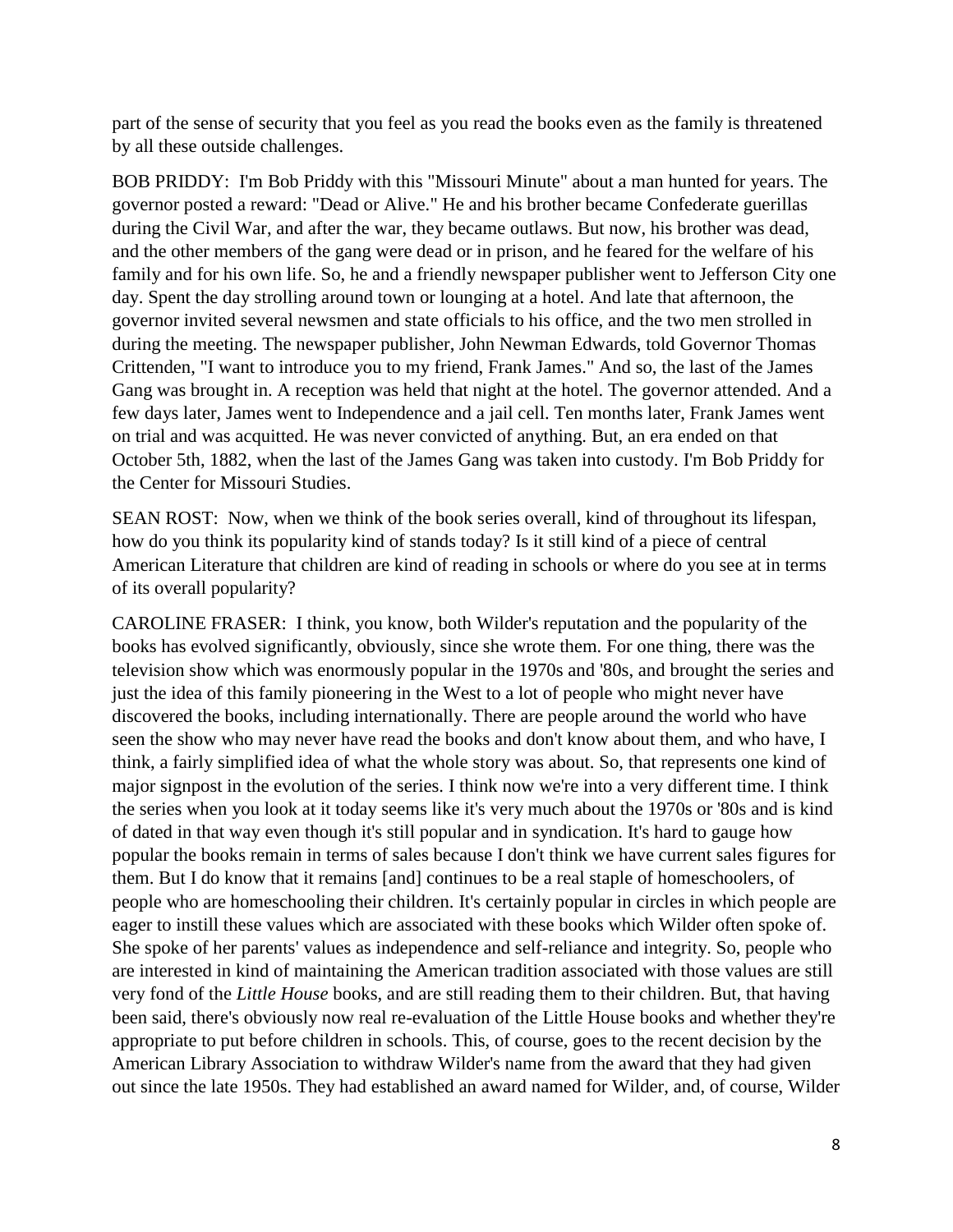was the first recipient of it. This was for lifetime achievement. But recently, they decided to take Wilder's name off the award in a climate in which it's become increasingly clear that some of Wilder's works, especially the most famous book, *Little House on the Prairie*, includes stereotypes of Native Americans. And so the whole question of "How do you present this book or this series to children in a time in which these kind of stereotypes are no longer acceptable?" I mean, do you teach them still in school? Do you ask children to read them? I think it's a really important debate that we're now having that has to be—these questions have to be considered because it is hard to ask children to read some of these things without providing the historical context in which they were written. Without talking to them about what are stereotypes? What do they mean? How do they effect people? So, these are all ways in which Wilder and her work are really being re-examined, and I think it's an important part of her legacy.

SEAN ROST: In looking forward towards your presentation, your public talk for the Center for Missouri Studies, what would you kind of tell kind of a general audience about your talk? What are you going to talk about and how should they familiarize themselves with Laura Ingalls Wilder to prepare for your presentation?

CAROLINE FRASER: Well, I think I'm going to be talking about Wilder and American identity, and how she has kind of tapped into a lot of our traditions, our ways of thinking about who we are as Americans, and how her work has itself defined American identity for generations of school children. I don't think that anyone who comes to the lecture needs to prepare exactly. If they have a relationship to the books or have read them, that's great. But, they don't necessarily need to have that background because I'll be talking a little bit about some of Wilder's work and about *Little House on the Prairie*, I think, specifically, in a way that I think is open to anybody who has read the books and to people who may not have read them. And that, I think, was one of the ideas behind writing *Prairie Fires* was that, sure, there were generations of fans out there, and I hope that fans can get new insight from the biography, but I also felt that there were maybe a lot of people who had some kind of glancing familiarity with the TV show but didn't really know who Wilder was. I think, in a lot of ways, we've almost loved Laura Ingalls Wilder to death. She's become so beloved that it's kind of obscured who she really was. She was a fascinating and very complicated person. So, the talk will, I think, introduce her to people who may not be familiar with her work, but also provide maybe some ideas and concepts and analysis of why she's so important as an American.

SEAN ROST: Well, thank you very much for being on the *Our Missouri Podcast*.

CAROLINE FRASER: Well, thank you for having me. It's been a great conversation.

SEAN ROST: Thanks for listening to this week's episode. As always, I am your host, Sean Rost. The show's producer is Brian Austin. The opening and concluding credits are narrated by Kevin Walsh.

Did you enjoy listening to today's episode about Laura Ingalls Wilder? Well, the State Historical Society of Missouri has two events coming up dedicated to Wilder's life and literary career. Register now to attend the Center for Missouri Studies Fall Lecture at the Courtyard by Marriot in Columbia on October 13th. This year's event features Pulitzer Prize-winning author Carolina Fraser who will talk about her recent book *Prairie Fires: The American Dreams of*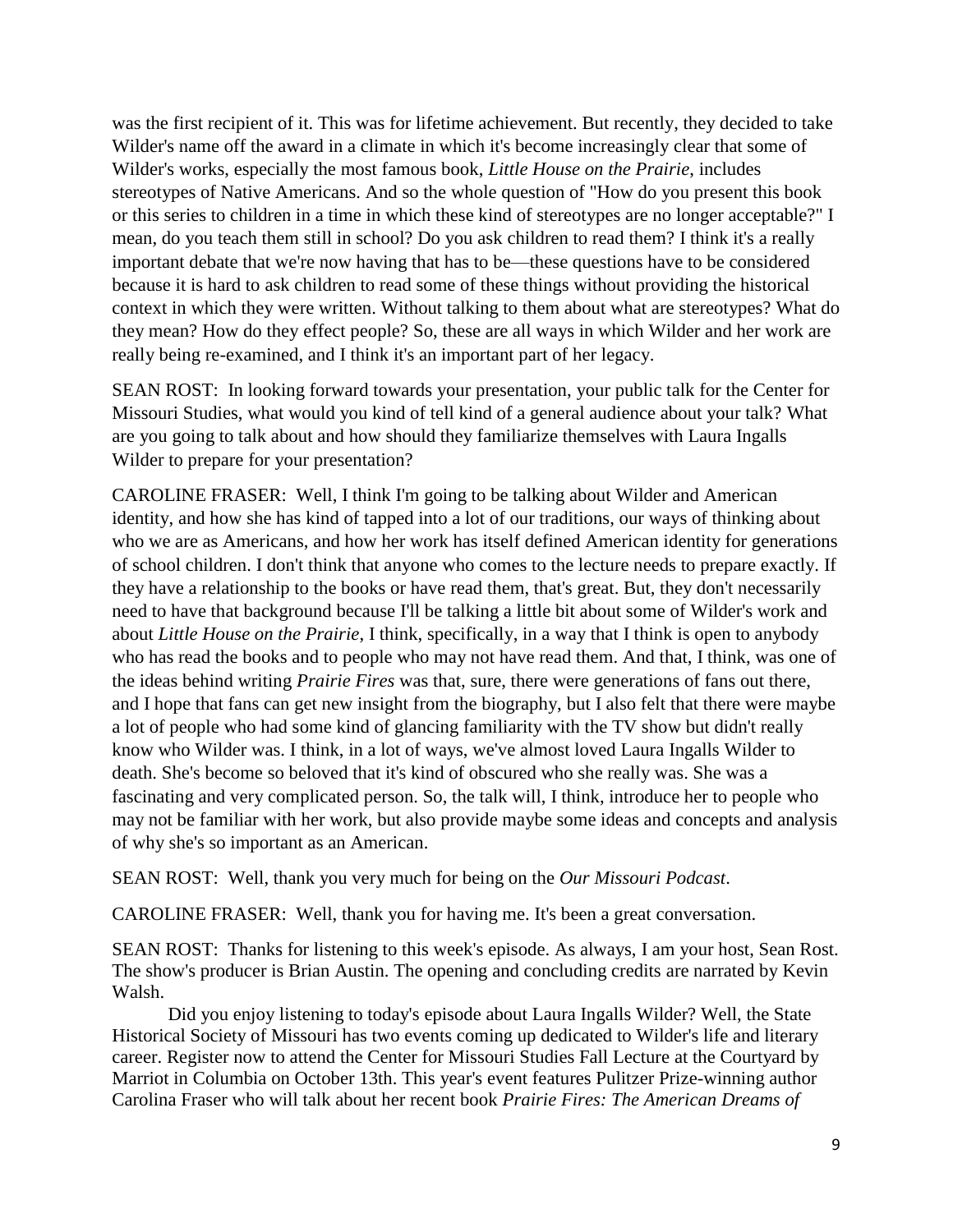*Laura Ingalls Wilder*. On November 5th, the Historical Society's Columbia Research Center will host a family day event organized by Sarah Poff on Little House Life featuring churning butter, making rag dolls, designing marble pouches, and other frontier activities.

Benton's Perilous Visions is an exhibit of Thomas Hart Benton artwork from World War II that showcases the artists' interpretation of the anxiety, horror, grief, and resolve that permeated American society during the war years. This exhibit will be on display in the Main Gallery of the SHSMO's Columbia Research Center until Spring 2019.

If you care about researching and preserving your family's history, the Historical Society is offering two events in mid-October that might be of interest to you. On October 16th, the Society is collaborating with the Historical Society of Maries County for a program on preserving family history at the Maries County Courthouse in Vienna. On October 18th, Katie Seale, Senior Archivist at the Society's Rolla Research Center is hosting an event on Beginning Genealogy at the Scenic River Library in Owensville.

If you live in southeast Missouri, please visit the Historical Society's Cape Girardeau Research Center for its open house on October 26th. This event is a great way to familiarize yourself with the center's materials documenting southeast Missouri history. The Cape Girardeau Research Center is located in Pacific Hall on the campus of Southeast Missouri State University.

On the other side of the state, in southwest Missouri, the Barry-Lawrence Regional Library will be the host for two events featuring archivists Erin Smither and Jami Lewis from the Historical Society's Springfield Research Center. On October 20th, Jami Lewis will give a presentation at the Mt. Vernon Branch of the Barry-Lawrence Regional Library on the "Cobra Scare" that terrorized residents of nearby Springfield when several snakes escaped from an exotic pet store during the summer of 1953. On November 2nd, the Unsinkable Molly Brown, portrayed by Erin Smither, will make an appearance at the Monett Branch of the Barry-Lawrence Regional Library to discuss the rags to riches story of the famous Missourian who survived the Titanic's fateful collision with an iceberg.

Are you an educator who is interested in developing a National History Day program at your school or using Missouri's primary sources in your classroom? The State Historical Society of Missouri is participating in several educator workshops in October and November that will provide tips on exhibits, performances, programming, and finding effective resources within the Historical Society's vast collections. National History Day workshops will be held at the Harry S. Truman Presidential Library & Museum in Independence on October 13th, Webster Hall on the campus of Missouri Southern State University on October 18th, and Gentry Middle School in Columbia on October 25th and November 29th. National History Day in Missouri Coordinator, Maggie Mayhan, will join senior archivist Katie Seale for a digital collections workshop at the Curtis Laws Wilson Library on the Missouri S&T campus in Rolla on November 2nd. Maggie will be in St. Louis on November 9th for a workshop at the Thomas Jefferson Library on the campus of the University of Missouri-St. Louis with senior archivist Claire Marks.

Finally, did you know that your history, yes, your history is important? Join senior archivist Claire Marks and Bicentennial Coordinator Michael Sweeney at the Friedens Peace United Church of Christ in New Melle on November 2nd for an event on discovering your Missouri history in preparation for the upcoming state bicentennial in 2021. To register and learn more about these events, visit the State Historical Society of Missouri's website at shsmo.org/events.